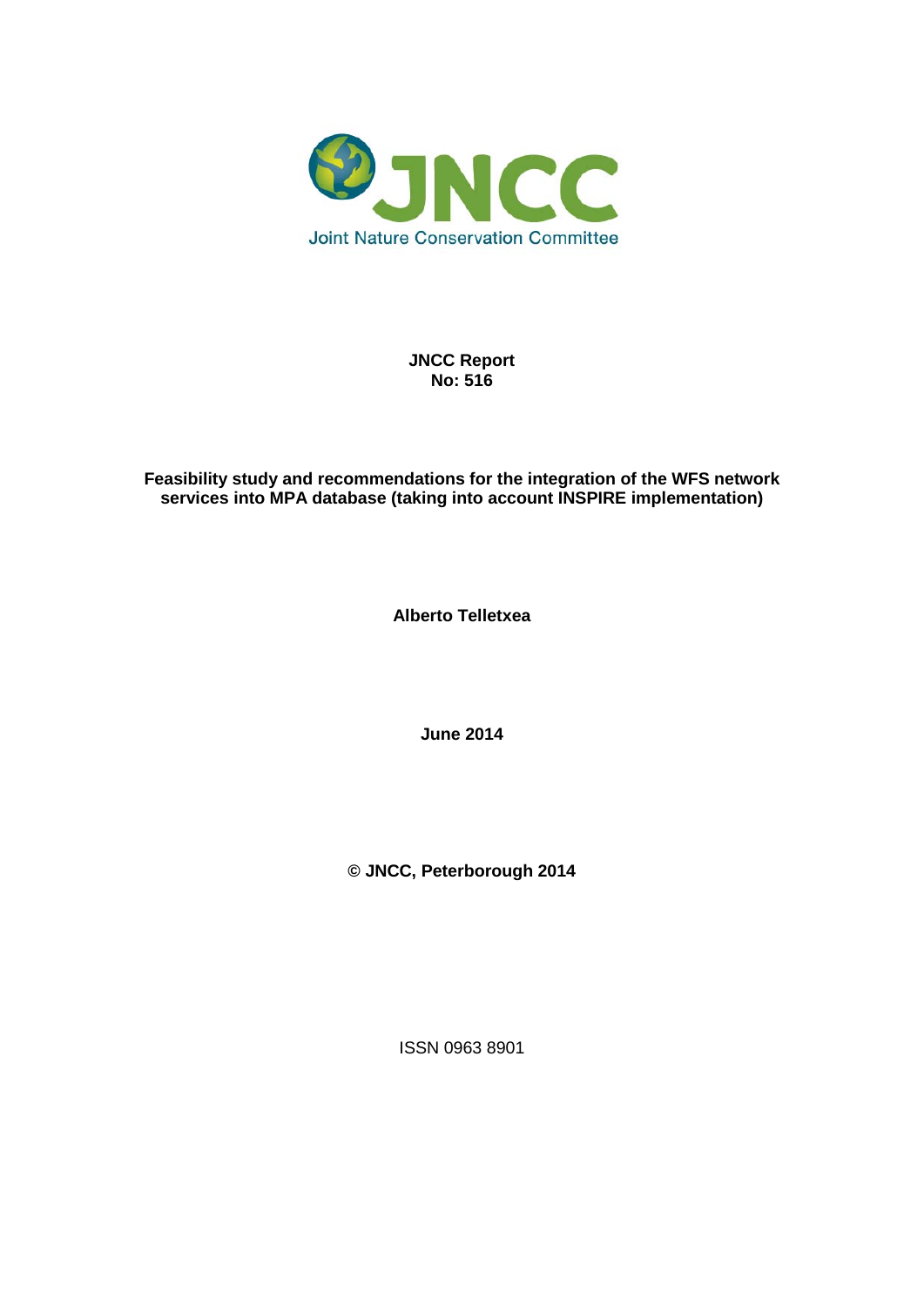#### **For further information please contact:**

Joint Nature Conservation Committee Monkstone House City Road Peterborough PE1 1JY [www.jncc.defra.gov.uk](http://www.jncc.defra.gov.uk/)

#### **This report should be cited as:**

Alberto Telletxea. 2014. Feasibility study and recommendations for the integration of the WFS network services into MPA database (taking into account INSPIRE implementation). *JNCC report* No. 516.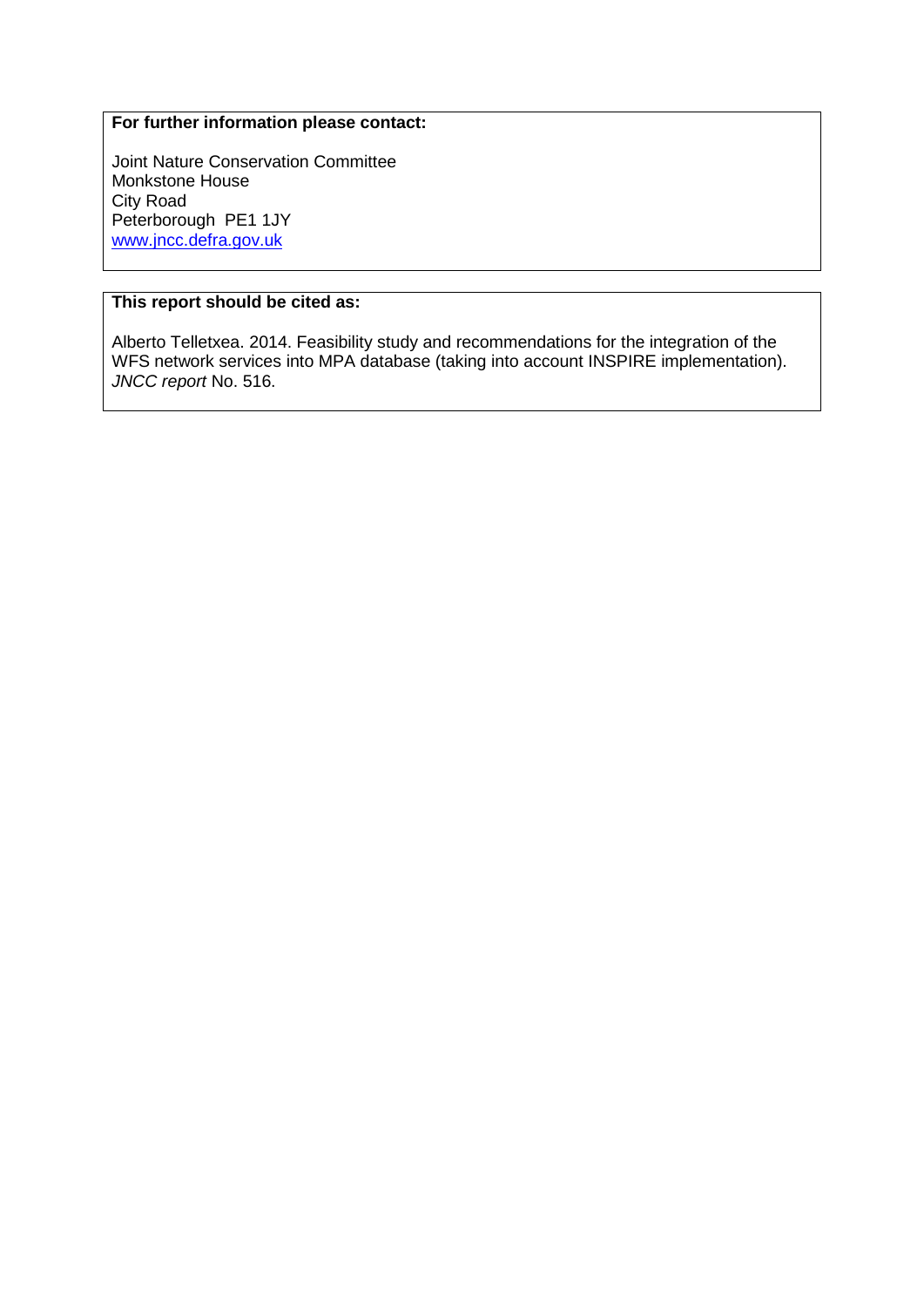# **Summary**

This document will comprise the feasibility study and recommendations for the integration of the Web Feature Services (WFS) network services into the Marine Protected Area (MPA) database (taking into account INSPIRE implementation. The source WFS have been derived from the Environment Agency's portal known as "Datashare"

[http://www.geostore.com/environment-agency/.](http://www.geostore.com/environment-agency/) We have focussed mainly on Marine Conservation Zones (MCZs)(one of the source layers available from Datashare). Various methods of linking to these WFS are evaluated. The results obtained will serve as a feasibility study for the potential future use of WFS to feed data to databases owned by JNCC.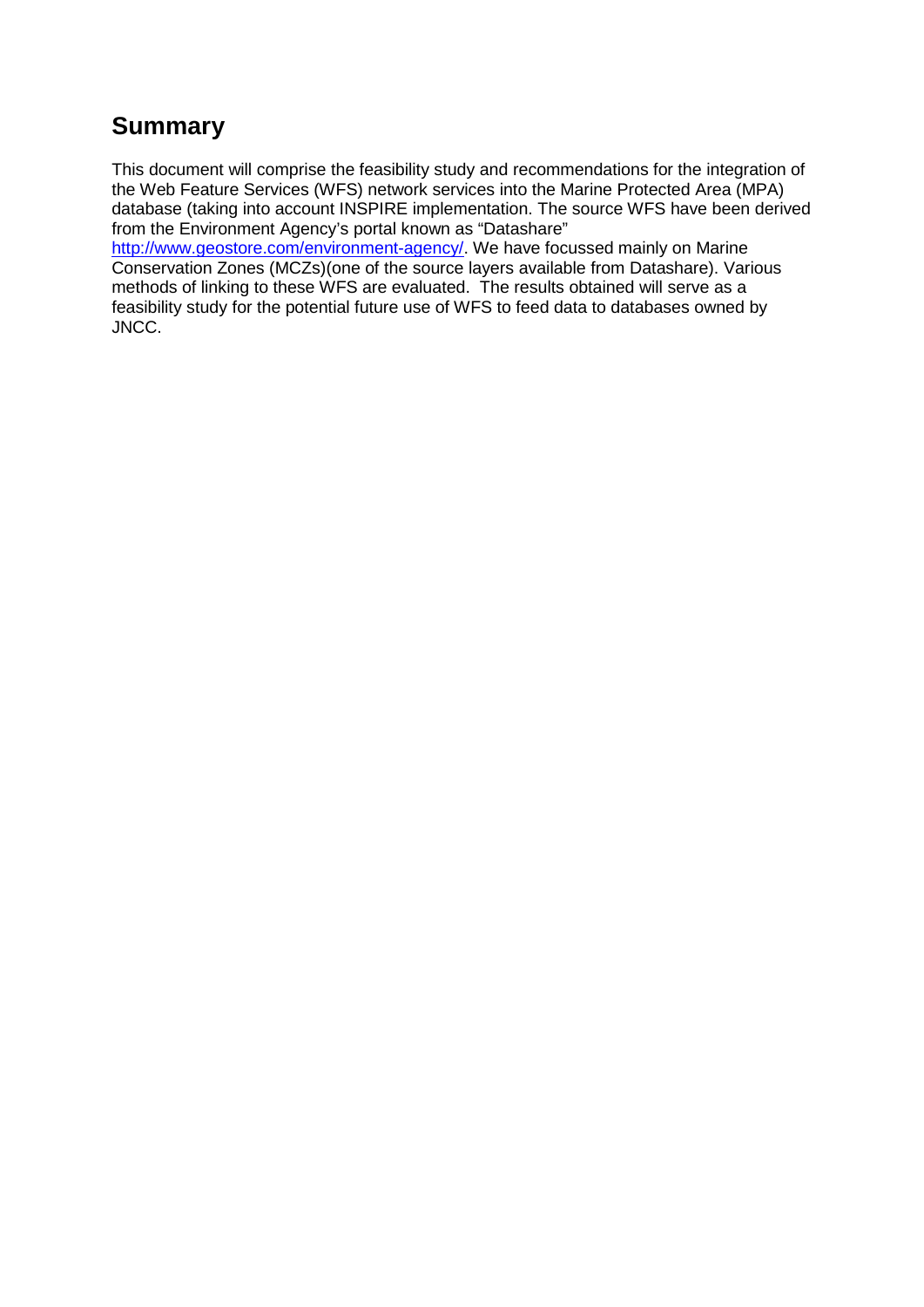# **Contents**

|             | 1.1                                                                                  |  |
|-------------|--------------------------------------------------------------------------------------|--|
| $2^{\circ}$ |                                                                                      |  |
|             |                                                                                      |  |
|             | QGIS WFS visualisation and conversion to end user format (e.g. shapefiles)2<br>2.1.1 |  |
|             |                                                                                      |  |
|             | 2.2.1 Configure an access point from an ArcCatalog for visualisation in ArcMap  5    |  |
|             |                                                                                      |  |
|             |                                                                                      |  |
| 3           |                                                                                      |  |
|             |                                                                                      |  |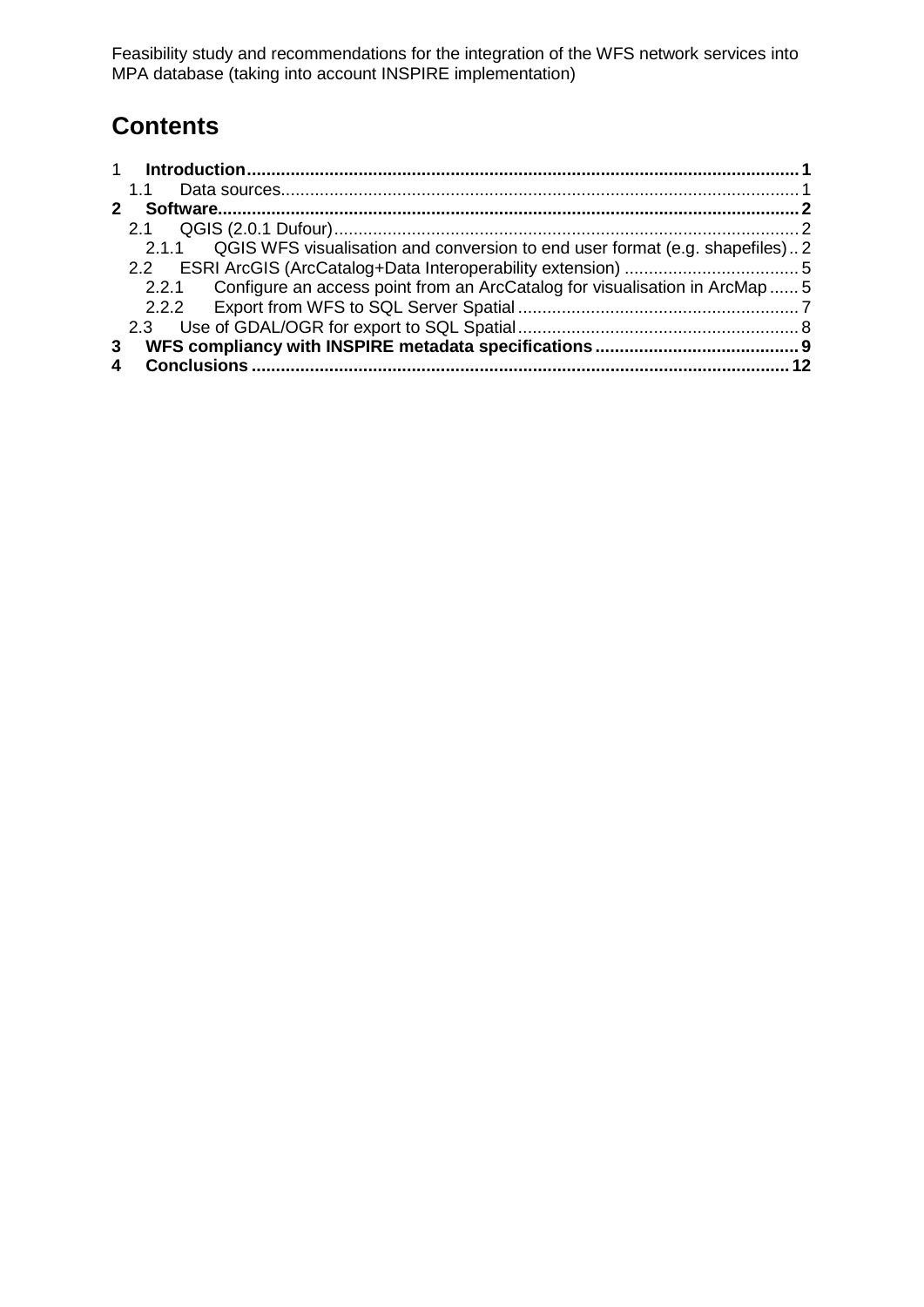## <span id="page-4-0"></span>**1 Introduction**

This document will describe the technical procedures for the population of a SQL Server Spatial database with data provided by third party Web Feature Services (WFS), taking into account INSPIRE specifications. The results obtained will serve as a feasibility study for future use of WFS by JNCC to provide data to databases at JNCC. The WFS used for this report are published by the Environment Agency<sup>[1](#page-4-2)</sup> on behalf of the Defra Network as part of the Datashare portal http://www.geostore.com/environment-agency/.

### <span id="page-4-1"></span>**1.1 Data sources**

The following information sources were considered when generating the information presented in the current report:

- Catalogue of WFS services available at the Environment Agency. The WFS can be found here: [http://www.geostore.com/environment-agency/WebStore?xml=environment](http://www.geostore.com/environment-agency/WebStore?xml=environment-agency/xml/inspireDataWfs.xml)[agency/xml/inspireDataWfs.xml](http://www.geostore.com/environment-agency/WebStore?xml=environment-agency/xml/inspireDataWfs.xml)
- The WFS for Marine Conservation Zones. . Marine Conservation Zones (MCZs) are designated under the Marine and Coastal Access Act 2009. MCZs protect nationally important marine wildlife, habitats, geology and geomorphology in English inshore waters and offshore waters next to England, Wales and Northern Ireland. The lead organisation for this WFS is Natural England. The WFS can be found here:

[http://www.geostore.com/OGC/OGCInterface?SERVICE=WFS&UID=UDATAGOV20](http://www.geostore.com/OGC/OGCInterface?SERVICE=WFS&UID=UDATAGOV2011&PASSWORD=datagov2011&INTERFACE=ENVIRONMENTWFS&VERSION=1.1.0&LC=8000000000000) [11&PASSWORD=datagov2011&INTERFACE=ENVIRONMENTWFS&VERSION=1.1](http://www.geostore.com/OGC/OGCInterface?SERVICE=WFS&UID=UDATAGOV2011&PASSWORD=datagov2011&INTERFACE=ENVIRONMENTWFS&VERSION=1.1.0&LC=8000000000000) [.0&LC=8000000000000](http://www.geostore.com/OGC/OGCInterface?SERVICE=WFS&UID=UDATAGOV2011&PASSWORD=datagov2011&INTERFACE=ENVIRONMENTWFS&VERSION=1.1.0&LC=8000000000000)

• WFS: Marine Plan Areas

There are 10 sub-areas corresponding to the 'English inshore and offshore marine planning regions'. The marine plan authority (the Secretary of State ifor the Environment, Food and Rural Affairs) is responsible for preparing marine plans for these 10 plan areas with responsibility for plan development delegated to The Marine Management Organisation. This dataset provides details of the spatial extent of each marine plan area as defined in the Marine and Coastal Access Act 2009. The WFS can be found here:

[http://www.geostore.com/OGC/OGCInterface?SERVICE=WFS&UID=UDATAGOV20](http://www.geostore.com/OGC/OGCInterface?SERVICE=WFS&UID=UDATAGOV2011&PASSWORD=datagov2011&INTERFACE=ENVIRONMENTWFS&VERSION=1.1.0&LC=8000000000000) [11&PASSWORD=datagov2011&INTERFACE=ENVIRONMENTWFS&VERSION=1.1](http://www.geostore.com/OGC/OGCInterface?SERVICE=WFS&UID=UDATAGOV2011&PASSWORD=datagov2011&INTERFACE=ENVIRONMENTWFS&VERSION=1.1.0&LC=8000000000000) [.0&LC=8000000000000](http://www.geostore.com/OGC/OGCInterface?SERVICE=WFS&UID=UDATAGOV2011&PASSWORD=datagov2011&INTERFACE=ENVIRONMENTWFS&VERSION=1.1.0&LC=8000000000000)

- WFS: Special Protected Areas (SPAs) A Special Protection Area (SPA) is classified under Directive 79/409 on the Conservation of Wild Birds. The WFS can be found here: [http://www.geostore.com/OGC/OGCInterface?SERVICE=WFS&UID=UDATAGOV20](http://www.geostore.com/OGC/OGCInterface?SERVICE=WFS&UID=UDATAGOV2011&PASSWORD=datagov2011&INTERFACE=ENVIRONMENTWFS&VERSION=1.1.0&LC=8000000000000) [11&PASSWORD=datagov2011&INTERFACE=ENVIRONMENTWFS&VERSION=1.1](http://www.geostore.com/OGC/OGCInterface?SERVICE=WFS&UID=UDATAGOV2011&PASSWORD=datagov2011&INTERFACE=ENVIRONMENTWFS&VERSION=1.1.0&LC=8000000000000) [.0&LC=8000000000000](http://www.geostore.com/OGC/OGCInterface?SERVICE=WFS&UID=UDATAGOV2011&PASSWORD=datagov2011&INTERFACE=ENVIRONMENTWFS&VERSION=1.1.0&LC=8000000000000)
- WFS: RAMSAR England

<span id="page-4-2"></span>[http://www.environment-agency.gov.uk](http://www.environment-agency.gov.uk/)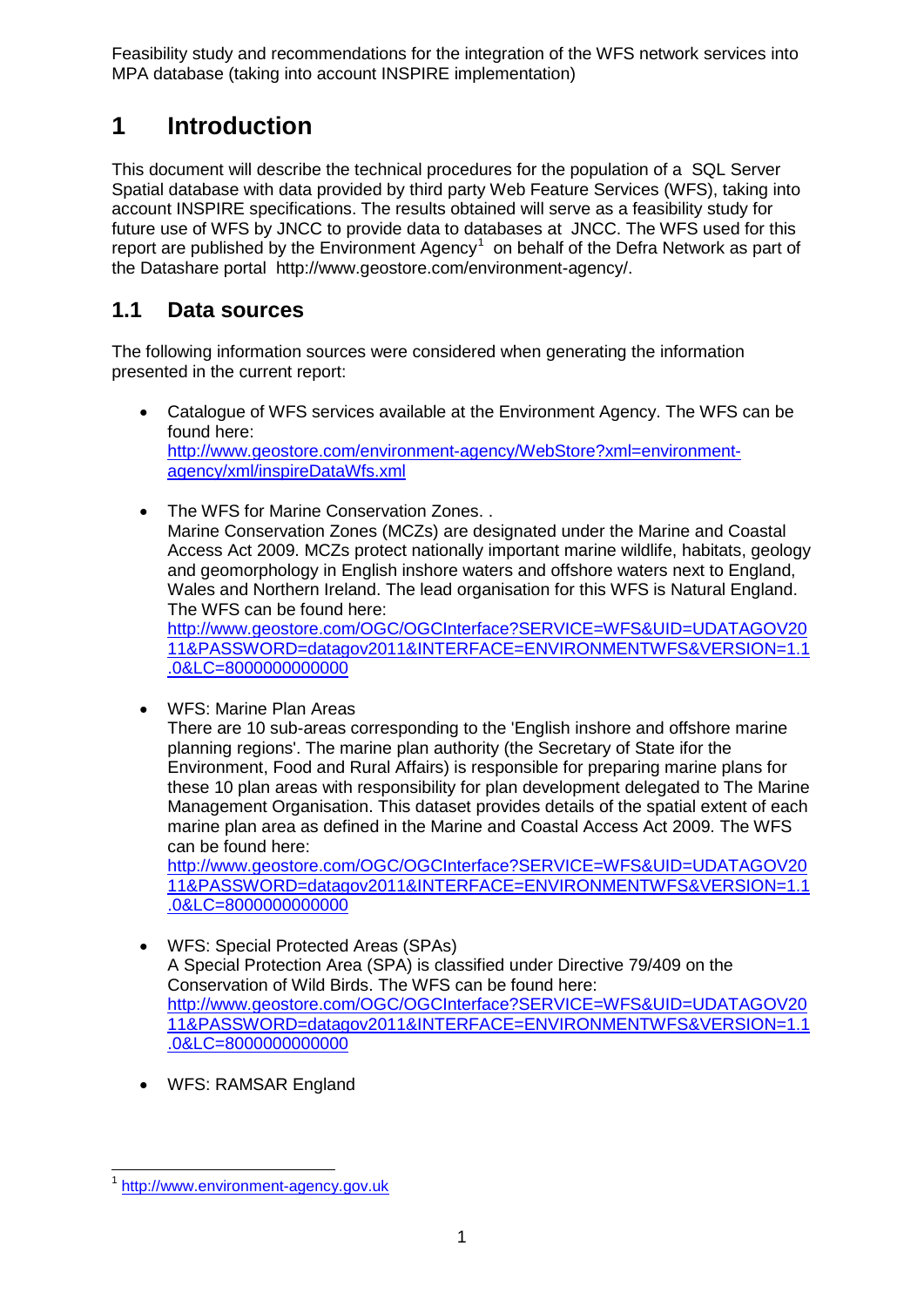A Ramsar site is the land listed as a Wetland of International Importance under the Convention on Wetlands of International Importance Especially as Waterfowl Habitat (the Ramsar Convention) 1973. [http://www.geostore.com/OGC/OGCInterface?SERVICE=WFS&UID=UDATAGOV20](http://www.geostore.com/OGC/OGCInterface?SERVICE=WFS&UID=UDATAGOV2011&PASSWORD=datagov2011&INTERFACE=ENVIRONMENTWFS&VERSION=1.1.0&LC=8000000000000) [11&PASSWORD=datagov2011&INTERFACE=ENVIRONMENTWFS&VERSION=1.1](http://www.geostore.com/OGC/OGCInterface?SERVICE=WFS&UID=UDATAGOV2011&PASSWORD=datagov2011&INTERFACE=ENVIRONMENTWFS&VERSION=1.1.0&LC=8000000000000) [.0&LC=8000000000000](http://www.geostore.com/OGC/OGCInterface?SERVICE=WFS&UID=UDATAGOV2011&PASSWORD=datagov2011&INTERFACE=ENVIRONMENTWFS&VERSION=1.1.0&LC=8000000000000)

## <span id="page-5-0"></span>**2 Software**

This section will describe the different software packages that can be used for coupling WFS with an SQL Server Spatial (2008 R2-2012) database. WFS provides an HTTP hyperlink that allows remote access to geo-registered vector source data (points, lines and polygons) that can be displayed directly in your GIS software or other compatible applications.

The technologies that can be used are:

- QGIS (no license required): This can be used for data visualisation and conversion to an end user data format.
- ArcGIS Desktop Data Interoperability Extension (license required): This can be used for data visualisation and conversion to an end user data format.
- OGC/OGR library (no license required): This can be used for WFS conversion into a SQL Server database.

Further information on these software is provided below:

### <span id="page-5-1"></span>**2.1 QGIS (2.0.1 Dufour)**

QGIS (previously known as "Quantum GIS") is a cross-platform free and open source desktop geographic information systems (GIS) application that provides data viewing, editing, and analysis capabilities. QGIS is distributed as a software package for installation purposes in MS Windows systems by the OSGeo4W project. OSGeo4W includes GDAL/OGR, GRASS, MapServer, OpenEV, uDig, and QGIS as well as many other packages (over 150 in number). This project is under the umbrella of the Open Source Geospatial Foundation<sup>[2](#page-5-3)</sup>.

#### <span id="page-5-2"></span>**2.1.1 QGIS visualisation of WFS and conversion to end user format (e.g. shapefiles):**

To trial the use of QGIS to visualise WFS and convert the data to an end user format, the WFS for Marine Conservation Zones and Marine Plan Areas (MPAs) provided by the Environment Agency (see Data Sources above). The actions that should be taken are described below:

i. The Environment Agency uses the schema version 2.0.0 for the WFS, and so a plugin must be installed on QGIS from the menu bar by selecting **Plugins\Manage and install plugins\**

The plugin is called **WFS 2.0 Client**

ii. From the QGIS menu bar go to **Web\ WFS 2.0 Client** (this is illustrated in the screengrab below):

<span id="page-5-3"></span> <sup>2</sup> http:/www.osgeo.org/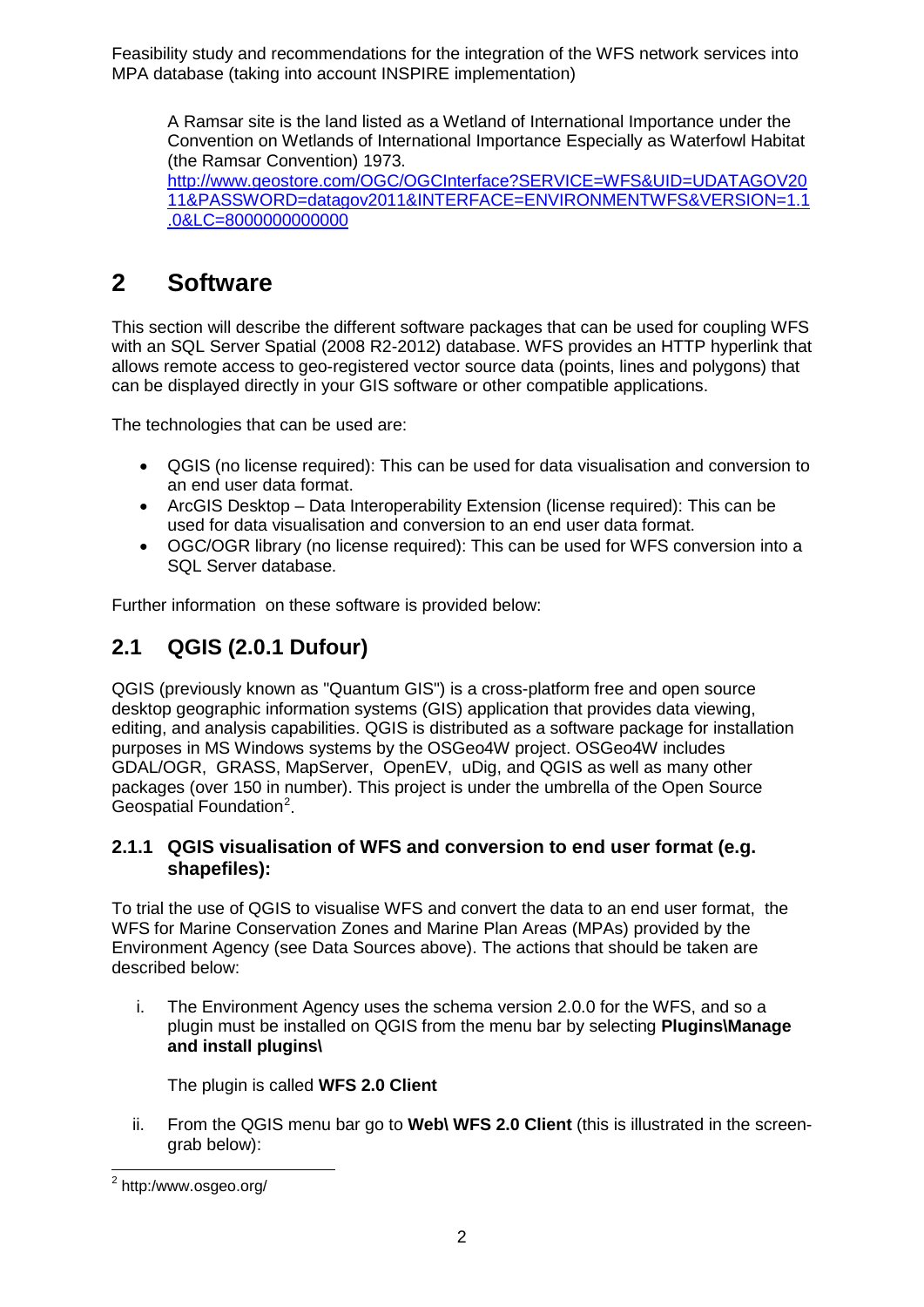

iii. Insert the connection properties required to access the WFS services catalogue and select the specific GML/feature of interest (e.g. marine related data) to be loaded for the visualisation.

This is the URL for openly available WFS provided by the Environment Agency:

[http://www.geostore.com/OGC/OGCInterface?UID=UDATAGOV2011&PASSWORD=](http://www.geostore.com/OGC/OGCInterface?UID=UDATAGOV2011&PASSWORD=datagov2011&INTERFACE=ENVIRONMENTWFS&VERSION=2.0.0) [datagov2011&INTERFACE=ENVIRONMENTWFS&VERSION=2.0.0](http://www.geostore.com/OGC/OGCInterface?UID=UDATAGOV2011&PASSWORD=datagov2011&INTERFACE=ENVIRONMENTWFS&VERSION=2.0.0)

Note: The WFS schema version to be used must to be 2.0.0.

The screen grab below shows the window for connecting to the WFS catalogue:

| WFS 2.0 Client - Version 0.9.1 beta                                        | P<br>$\Sigma$       |
|----------------------------------------------------------------------------|---------------------|
| <b>WFS 2.0 OnlineResource</b>                                              |                     |
| 0=UDATAGOV2011&PASSWORD=datagov2011&INTERFACE=ENVIRONMENTWFS&VERSION=2.0.0 |                     |
| Authentication required                                                    | Save URL as default |
| List FeatureTypes<br><b>List StoredQueries</b>                             |                     |
| <b>FeatureTypes</b>                                                        |                     |
| ENVIRONMENTWFS:nest00000060_inspire<br>▼                                   | Metadata            |
| Marine Conservation Zones (England)                                        | Show Extent         |
|                                                                            |                     |
| <b>FeatureLimit</b><br>1000                                                |                     |
| <b>SRS</b><br>urn:ogc:def:crs:EPSG::4326                                   |                     |
| GetFeature(s)<br>0%                                                        |                     |
|                                                                            |                     |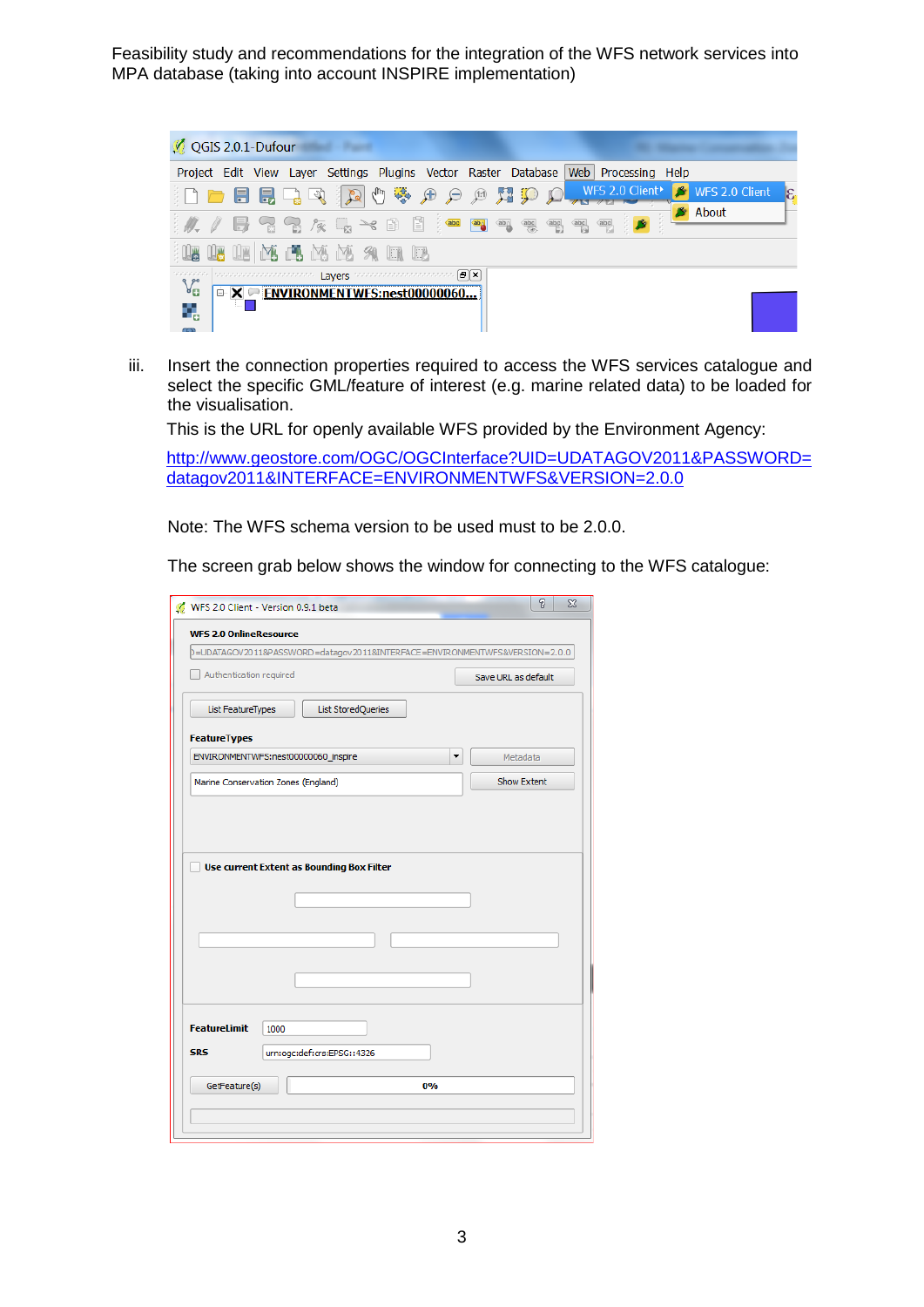iv. The GML (Geographic Mark up language – an open standard for holding spatial coordinates) features can then be loaded for visualisation of spatial and attributes information, as illustrated in the screen grab below



v. The features imported from WFS visualised can be exported as Shapefiles by right clicking on the feature and selecting "Save as", as illustrated below.

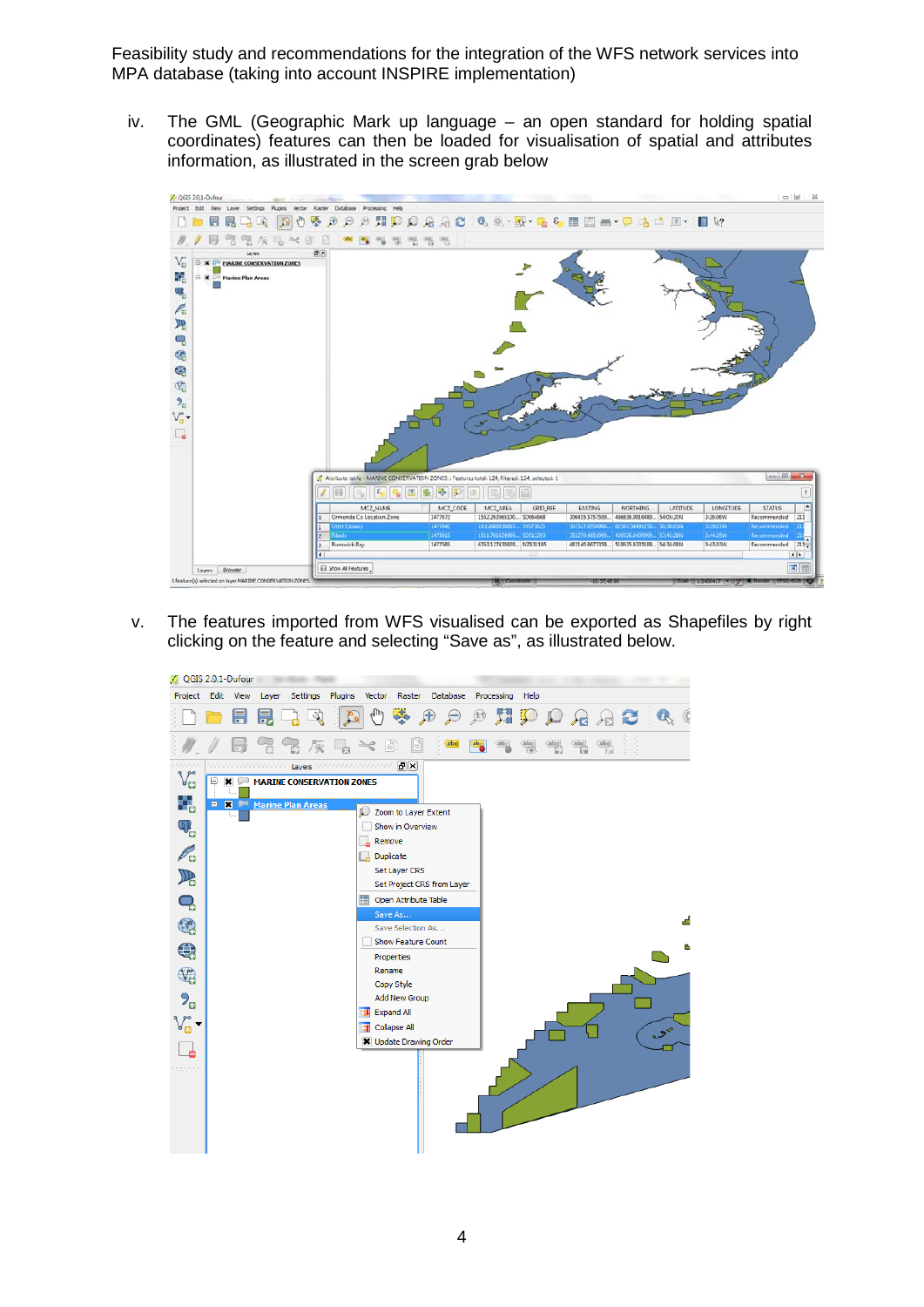| QGIS 2.0.1-Dufour         |   |           |                                                                      | <b>State</b> |                                                         |              |             | <b>STATE</b>  |                                                                                 | <b>STORY OF</b> |                                    | <b>State of</b>               | <b>STATE</b> | . .                   | <b>The Contract</b> |        | <b>State</b> |               |                      |                  |
|---------------------------|---|-----------|----------------------------------------------------------------------|--------------|---------------------------------------------------------|--------------|-------------|---------------|---------------------------------------------------------------------------------|-----------------|------------------------------------|-------------------------------|--------------|-----------------------|---------------------|--------|--------------|---------------|----------------------|------------------|
|                           |   |           |                                                                      |              |                                                         |              |             |               | Project Edit View Layer Settings Plugins Vector Raster Database Processing Help |                 |                                    |                               |              |                       |                     |        |              |               |                      |                  |
|                           | H | 艮         | श्री                                                                 |              | $l_{\rm lph}$<br>$P_{\alpha}$                           | 传导           | $\bigoplus$ | $\mathcal{P}$ | $\sqrt{11}$                                                                     |                 |                                    | <b>NPPAACA&amp;-N-46668</b>   |              |                       |                     |        |              |               |                      | $\frac{1}{1000}$ |
|                           |   | $\approx$ |                                                                      |              | $\mathbb{R} \times \mathbb{R} \to \mathbb{R}$           | $\mathbb{E}$ |             | abc           | <b>abg</b><br>$\overline{\text{ab}_{\underline{\textbf{0}}}}$                   | $rac{abc}{(a)}$ | $\frac{abc}{a}$<br>$\frac{abc}{b}$ | $\sqrt{abc}$                  |              |                       |                     |        |              |               |                      |                  |
| oocos<br>$V_{\mathbf{G}}$ |   |           |                                                                      |              | technological controls Layers concentration controls 图区 |              |             |               |                                                                                 |                 |                                    |                               |              |                       |                     |        |              |               |                      |                  |
| q,                        |   |           | <b>E-X MARINE CONSERVATION ZONES</b><br><b>E-X Marine Plan Areas</b> |              |                                                         |              |             |               |                                                                                 |                 |                                    | Save vector layer as          |              |                       |                     |        |              | ?             | x                    |                  |
|                           |   |           |                                                                      |              |                                                         |              |             |               |                                                                                 |                 | Format                             |                               |              | <b>ESRI Shapefile</b> |                     |        |              |               | $\blacktriangledown$ |                  |
| $\mathbb{Q}_{\text{c}}$   |   |           |                                                                      |              |                                                         |              |             |               |                                                                                 |                 | Save as                            |                               |              |                       |                     |        |              | <b>Browse</b> |                      |                  |
| $\mathscr{O}_\mathbf{G}$  |   |           |                                                                      |              |                                                         |              |             |               |                                                                                 |                 | Encoding                           |                               | System       |                       |                     |        |              |               | $\blacktriangledown$ |                  |
| $\mathbb{R}$              |   |           |                                                                      |              |                                                         |              |             |               |                                                                                 |                 | <b>CRS</b>                         |                               |              | Layer CRS             |                     |        |              |               | $\blacktriangledown$ |                  |
| Q                         |   |           |                                                                      |              |                                                         |              |             |               |                                                                                 |                 |                                    |                               |              | <b>WGS 84</b>         |                     |        |              | <b>Browse</b> |                      |                  |
| 6                         |   |           |                                                                      |              |                                                         |              |             |               |                                                                                 |                 |                                    | Symbology export No symbology |              |                       |                     |        |              |               | $\blacktriangledown$ |                  |
|                           |   |           |                                                                      |              |                                                         |              |             |               |                                                                                 |                 | Scale                              |                               |              | 1:50000               |                     |        |              |               | $\frac{1}{\sqrt{2}}$ |                  |
| $\bigoplus$               |   |           |                                                                      |              |                                                         |              |             |               |                                                                                 |                 |                                    | OGR creation options          |              |                       |                     |        |              |               |                      |                  |
| $\mathbb{Q}$              |   |           |                                                                      |              |                                                         |              |             |               |                                                                                 |                 |                                    |                               |              |                       |                     |        |              |               |                      |                  |
| $9_{\text{o}}$            |   |           |                                                                      |              |                                                         |              |             |               |                                                                                 |                 |                                    | Data source                   |              |                       |                     |        |              |               |                      |                  |
| $V_{\mathbf{B}}$          |   |           |                                                                      |              |                                                         |              |             |               |                                                                                 |                 |                                    |                               |              |                       |                     |        |              |               |                      |                  |
|                           |   |           |                                                                      |              |                                                         |              |             |               |                                                                                 |                 |                                    |                               |              |                       |                     |        |              |               |                      |                  |
| é<br>saasaas              |   |           |                                                                      |              |                                                         |              |             |               |                                                                                 |                 |                                    |                               |              |                       |                     |        |              |               |                      |                  |
|                           |   |           |                                                                      |              |                                                         |              |             |               |                                                                                 |                 | Layer                              |                               |              |                       |                     |        |              |               |                      |                  |
|                           |   |           |                                                                      |              |                                                         |              |             |               |                                                                                 |                 |                                    |                               |              |                       |                     |        |              |               |                      |                  |
|                           |   |           |                                                                      |              |                                                         |              |             |               |                                                                                 |                 |                                    | Skip attribute creation       |              |                       |                     |        |              |               |                      |                  |
|                           |   |           |                                                                      |              |                                                         |              |             |               |                                                                                 |                 |                                    | Add saved file to map         |              |                       |                     |        |              |               |                      |                  |
|                           |   |           |                                                                      |              |                                                         |              |             |               |                                                                                 |                 |                                    |                               |              | OK                    |                     | Cancel |              | Help          |                      |                  |
|                           |   |           |                                                                      |              |                                                         |              |             |               |                                                                                 |                 |                                    |                               |              |                       |                     |        |              |               |                      |                  |
|                           |   |           |                                                                      |              |                                                         |              |             |               |                                                                                 |                 |                                    |                               |              |                       |                     |        |              |               |                      |                  |

The screen grab below shows the window for exporting the shapefile:

### <span id="page-8-0"></span>**2.2 ESRI ArcGIS (ArcCatalog+Data Interoperability extension)**

ESRI ArcGIS can also be used to access WFS services and export them to an end user format (e.g. Shapefiles, ESRI Geodatabases or SQL Server Spatial). For this feasibility study, the export to SQL Server Spatial was the format of interest, as JNCC wishes to explore storing spatial datasets in SQL Server 2008 or 2012 relational databases.

The advantage of these capabilities is that these ETL (Extract Transform and Load) processes can be automated using the ArcGIS Model Builder or Python script.

Note that the main issue encountered when using WFS was that the Environment Agency is currently using version 2.0 (version 1.0 is not currently supported) as the WFS schema. This version is only supported by the ArcGIS 10.2 Data Interoperability Tool.

#### <span id="page-8-1"></span>**2.2.1 Configure an access point from an ArcCatalog for visualisation in ArcMap**

To configure an access point from an ArcCatalog for visualisation of WFS data in ArcMap, the following steps need to be undertaken:

i. Enable the use of the Data Interoperability extension, through the menu toolbar by selecting: Customize/Extensions…: This is illustrated in the screen grab, below.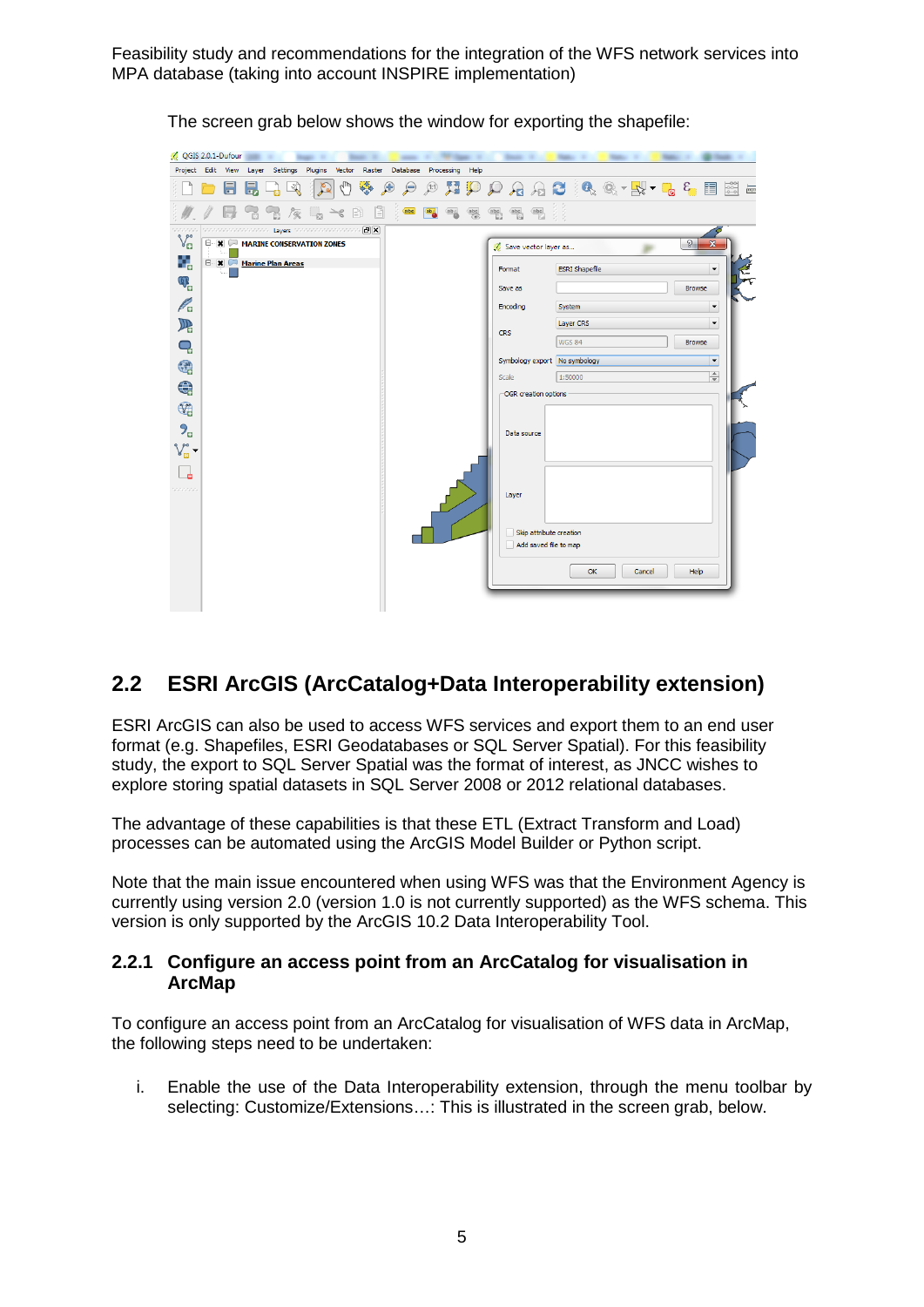| Extensions                                                                                                                                                                                                          |       | Σζ |
|---------------------------------------------------------------------------------------------------------------------------------------------------------------------------------------------------------------------|-------|----|
| Select the extensions you want to use.<br>3D Analyst<br><b>Data Interoperability</b><br>--- Geostatistical Analyst<br>Network Analyst<br>Publisher<br>Schematics<br>---- Spatial Analyst<br><b>Tracking Analyst</b> |       |    |
| Description:<br>3D Analyst 10.1<br>Copyright ©1999-2012 Esri Inc. All Rights Reserved                                                                                                                               |       |    |
| Provides tools for surface modeling and 3D visualization.                                                                                                                                                           |       |    |
|                                                                                                                                                                                                                     | Close |    |

ii. Add an Interoperability connection and provide the following WFS URL (provided by the Environment Agency) as the dataset parameter:

[http://www.geostore.com/OGC/OGCInterface?UID=UDATAGOV2011&PASSWORD=](http://www.geostore.com/OGC/OGCInterface?UID=UDATAGOV2011&PASSWORD=datagov2011&INTERFACE=ENVIRONMENTWFS) [datagov2011&INTERFACE=ENVIRONMENTWFS&VERSION=2.0.0](http://www.geostore.com/OGC/OGCInterface?UID=UDATAGOV2011&PASSWORD=datagov2011&INTERFACE=ENVIRONMENTWFS)

This is illustrated in the screen grab below:

| ArcCatalog - Add Interoperability Connection                                                                                                                                                                                                                                                                                                                                                     |                         |
|--------------------------------------------------------------------------------------------------------------------------------------------------------------------------------------------------------------------------------------------------------------------------------------------------------------------------------------------------------------------------------------------------|-------------------------|
| Edit View Go Geoprocessing Customize Windows<br>File                                                                                                                                                                                                                                                                                                                                             | He                      |
| :4   2 2   6   6 X   8   6   6   6   6   5   5   7   7                                                                                                                                                                                                                                                                                                                                           |                         |
| Interoperability Connections \Add Interoperability Connection                                                                                                                                                                                                                                                                                                                                    |                         |
| ija bij                                                                                                                                                                                                                                                                                                                                                                                          |                         |
| <b>Catalog Tree</b>                                                                                                                                                                                                                                                                                                                                                                              | $4 \times$              |
| <b>ED</b> Folder Connections<br>Toolboxes<br>Ŧ<br><b>Database Servers</b><br>⊞<br>Database Connections<br>Ŧ<br><b>HTT</b> GIS Servers<br>Œ<br>My Hosted Services (European Environment Agency)<br>⊞<br><b>E as Interoperability Connections</b><br>Add Interoperability Connection<br>E TO Connection (1) - EA Inspire WFS Server WFS.fdl<br>E TD Connection (2) - EA Inspire WFS Server WFS.fdl |                         |
| <b>II.</b> Interoperability Connection                                                                                                                                                                                                                                                                                                                                                           | $\overline{\mathbf{x}}$ |
| Reader<br>Format:<br>WFS (Web Feature Service)<br>Dataset: http://www.geostore.com/OGC/OGCInterface?UID=UDAT<br>Parameters<br>Coord. System: Read from source<br>Help<br>OK                                                                                                                                                                                                                      | <br><br>Cancel          |

iii. Select the features of interest of the WFS (e.g. marine related features) as illustrated in the screen grab below.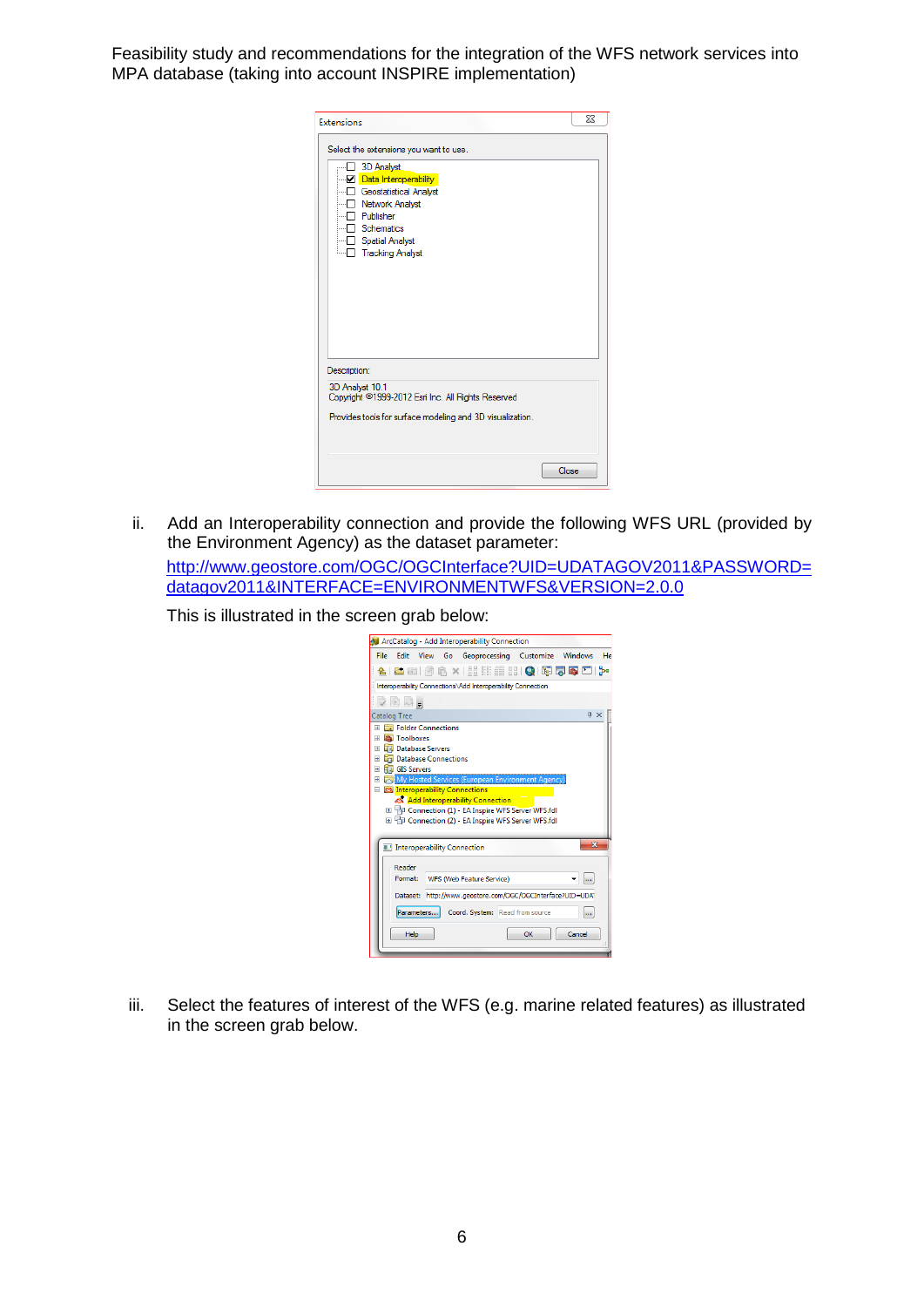| WFS Connection                                        |                                    | ٠                       | 20 中中国日長                                                                                                                                                                             |                     |
|-------------------------------------------------------|------------------------------------|-------------------------|--------------------------------------------------------------------------------------------------------------------------------------------------------------------------------------|---------------------|
|                                                       | URL: )115DVTERFACE «ENVIRONMENTWPS |                         | - 8                                                                                                                                                                                  |                     |
| Prefer HTTP Post, if Available: [No                   |                                    | ۰                       |                                                                                                                                                                                      |                     |
| WFS Version: 1.1.0                                    |                                    |                         | Preview Description                                                                                                                                                                  |                     |
| Use HTTP Authentication                               |                                    |                         |                                                                                                                                                                                      |                     |
| HTTP Username: cliniged>                              |                                    |                         |                                                                                                                                                                                      |                     |
| HTTP Password:   passesses                            |                                    |                         |                                                                                                                                                                                      |                     |
| HTTP Authentication: [ cLinused >                     |                                    |                         |                                                                                                                                                                                      |                     |
| Use Proxy Server                                      |                                    |                         | Select Feature Types                                                                                                                                                                 | $-8-$               |
| Proxy Address: clinuted>                              |                                    |                         | ea-wfs-ealeaew00170001 (Marine Management Organisation Marine Areas)                                                                                                                 |                     |
|                                                       |                                    |                         | ea-wfs-ealeaew00170002 (Marine Management Organisation Office Locations)<br>ea-wfs-ealeaew00170003 (Marine Management Organisation Socio-Economic Typologies of Coastal Communities) |                     |
| Proxy Usemane:   <linused></linused>                  |                                    |                         | ea-wfs-ealeaew00170007 (Marine Management Organisation Legacy Marine Consents (Point))                                                                                               |                     |
| Proxy Pattword:   ********                            |                                    |                         | ea-wfs-ealeaew00170008 [Marine Management Organisation Legacy Marine Consents (Line)]<br>ea-wfs-ealeaew00170009 (Marine Management Organisation Legacy Marine Consents (Polygon))    |                     |
| Proxy Authentication:<br>                             |                                    |                         | ea-wfs-ealeaew00170010 (Marine Management Organisation Legacy Marine Licences (Point))                                                                                               |                     |
| <b>Schema Attributes</b>                              |                                    |                         | co-wfs-caleaew00170011 [Marine Management Organisation Legacy Marine Licences (Line)]<br>ea-wfs-ealesew00170012 (Marine Management Organisation Legacy Marine Licences (Polygon))    |                     |
| Additional Attributes to Expose: Till items selected. |                                    | $\left   \right $       | ea-wfs-ealesew00170013 (Marine Management Organisation Legacy Aggregate Dredging Licences)<br>ea-wfs-mmo_marine_plan_areas_inspire (Marine Plan Areas)                               |                     |
| Constraints                                           |                                    |                         | ea-wfs-nest00000060_inspire {Marine Conservation Zones (England)}                                                                                                                    |                     |
| Feature Types:                                        |                                    | $\boxed{\ldots}$        |                                                                                                                                                                                      |                     |
| Max Features: 30000                                   |                                    |                         | <b>Fiber: Donne</b>                                                                                                                                                                  | <b>El Select al</b> |
| WFS Output Format:                                    |                                    | ۰                       | OK.                                                                                                                                                                                  | Cancel              |
| XML Filter Expression:                                |                                    | (iii)                   |                                                                                                                                                                                      |                     |
| Application Schema                                    |                                    |                         |                                                                                                                                                                                      |                     |
| Application Schema:                                   |                                    | (see)                   |                                                                                                                                                                                      |                     |
| Numeric Identifier Attribute:                         |                                    | 囗                       |                                                                                                                                                                                      |                     |
| SRS Parameters                                        |                                    |                         |                                                                                                                                                                                      |                     |
| SRS Axis Order:                                       |                                    | $\pmb{\mathrm{v}}$<br>٠ |                                                                                                                                                                                      |                     |
|                                                       |                                    |                         |                                                                                                                                                                                      |                     |
| Defaults -<br>Help                                    | $\alpha$                           | Cancel                  | $\sim$                                                                                                                                                                               |                     |

#### <span id="page-10-0"></span>**2.2.2 Export from WFS to SQL Server Spatial**

As mentioned above, the main issue underpinning the use of WFS is the version of the WFS used. This is because only ArcGIS 10.2 can read WFS version 2.0 (previous versions cannot read WFS). The ArcGIS Data Interoperability tool allows you to export WFS data into an intermediate format (a File Geodatabase) and then export it to an SLQ Server database. See the screen grab below which illustrates the menu for accessing the import function in the Data Interoperability tools:

| □ <b>■ Data Interoperability Tools.tbx</b> |
|--------------------------------------------|
| Quick Export                               |
| Quick Import                               |
|                                            |

The recommendation is to use the ArcGIS Model Builder to establish the work flow. This has the benefit of allowing the process to be automated by a script in Python.

The diagram below shows the required dataflow in the Model Builder, using the Data Interoperability extension.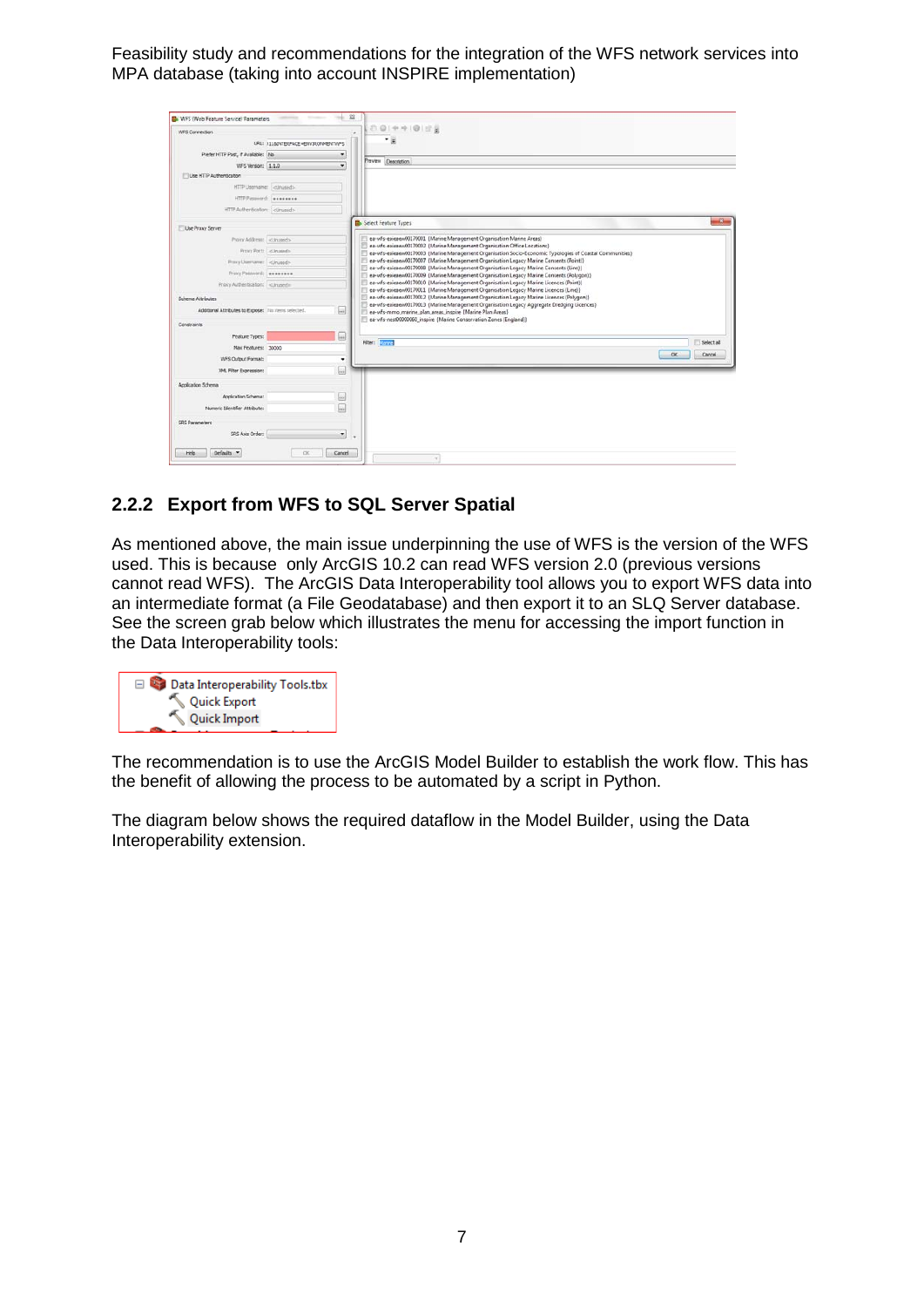

The dataflow can be exported into a Python script for further automatisation. See below an extract of it:

| $\frac{1}{2}$ -*- coding: utf-8 -*-                                                                                                                                                                                            |
|--------------------------------------------------------------------------------------------------------------------------------------------------------------------------------------------------------------------------------|
|                                                                                                                                                                                                                                |
| # export import.py                                                                                                                                                                                                             |
| # Created on: 2014-02-13 13:44:26.00000                                                                                                                                                                                        |
| (generated by ArcGIS/ModelBuilder)                                                                                                                                                                                             |
| # Description:                                                                                                                                                                                                                 |
|                                                                                                                                                                                                                                |
| # Import arcpy module                                                                                                                                                                                                          |
| import arcpy                                                                                                                                                                                                                   |
| # Local variables:                                                                                                                                                                                                             |
| Input_Dataset_Marine_Conservation_Zones = "WFS,http://www.geostore.com/OGC/OGCInterface?UID=UDATAGOV2011&PASSWORD=datagov2011&INTERFACE=ENVIRONMENTWFS,                                                                        |
| \'RUNTIME_MACROS,\"\"PREFER_POST, No, PREFERRED_VERSION, 1.1.0, USE_HTTP_AUTH, NO, HTTP_AUTH_USER,, HTTP_AUTH_PASSWORD,                                                                                                        |
| , HTTP AUTH METHOD, Basic, USE PROXY SERVER, NO, HTTP PROXY, null, HTTP PROXY PORT, null, HTTP PROXY USER, , HTTP PROXY PASSWORD,                                                                                              |
| .HTTP_PROXY_AUTH_METHOD,Basic,WFS_EXPOSE_FORMAT_ATTRS,,TABLELIST,\"\"\"\"\"\"\"\"\"\"\"\"\"\"ea-wfs-nest00000060_inspire                                                                                                       |
| {Marine Conservation Zones (England)}\"\"\"\"\"\"\"\"\"\"\"\"\",MAX_RESULT_FEATURES,30000,OUTPUT_FORMAT,\"\"\"\"text/xml;                                                                                                      |
| subtype=gml/3.1.1\"\"\"\",FILTER EXPRESSION,,XSD DOC,,FME FEATURE IDENTIFIER,,SRS AXIS ORDER,,USE OLD READER,NO,DISABLE XML NAMESPACE PROCESSING,                                                                              |
| NO, MAP EMBEDDED OBJECTS AS, ATTRIBUTES, READ PREDEFINED GML PROPERTIES, NO, MAP GEOMETRY COLUMNS, YES, MAP COMPLEX PROPERTIES AS, \"\"\"\"Nested Attributes\"\"\"\"                                                           |
| , MAX_MULTI_LIST_LEVEL,, XML_FRAGMENTS_AS_DOCUMENTS, YES, FLATTEN_XML_FRAGMENTS, NO, FLATTEN_XML_FRAGMENTS_OPEN_LIST_BRACE,, FLATTEN_XML_FRAGMENTS_CLOSE_LIST_BRACE,                                                           |
| FLATTEN XML FRAGMENTS_SEPARATOR, USE_SEARCH_ENVELOPE, NO, SEARCH_ENVELOPE_MINX, 0, SEARCH_ENVELOPE_MAXX, 0, SEARCH_ENVELOPE_MAXX, 0, SEARCH_ENVELOPE_MAXX, 0, SEARCH_ENVELOPE_MAXX, 0, SEARCH_ENVELOPE_MAXX, 0, SEARCH_ENVELOP |
| CLIP TO ENVELOPE, NO, BBOX COORDINATE SYSTEM, <unused>, WFS SERVICE TITLE,\"\"\"\"EA Inspire WFS Server\"\"\"\", MERGE SCHEMAS, YES\"\", META MACROS, \</unused>                                                               |
| , SourcePREFER_POST, No, SourcePREFERRED_VERSION, 1.1.0, SourceUSE_HTTP_AUTH, NO, SourceHTTP_AUTH_USER, , SourceHTTP_AUTH_PASSWORD,                                                                                            |
| SOUrceHTTP_AUTH_METHOD,Basic,SourceUSE_PROXY_SERVER,NO,SourceHTTP_PROXY,null,SourceHTTP_PROXY_PORT,null,SourceHTTP_PROXY_USER,,                                                                                                |
| SourceHTTP PROXY PASSWORD, SourceHTTP PROXY AUTH METHOD, Basic, SourceWFS EXPOSE FORMAT ATTRS, , SourceMAX RESULT FEATURES, 30000,                                                                                             |
| SourceOUTPUT FORMAT,\"\"\"\"text/xml; subtype=gml/3.1.1\"\"\"\",SourceFILTER EXPRESSION,,SourceXSD DOC,,SourceFME FEATURE IDENTIFIER,                                                                                          |

### <span id="page-11-0"></span>**2.3 Use of GDAL/OGR for export to SQL Spatial**

This section explores the use of geospatial data formats that are released under an X/MIT style Open Source license by the Open Source Geospatial Foundation. This library is continuously being extended and provides a development environment for the automatisation of data acquisition, integration and data transfer procedures that can be built using a variety of programming languages including:

- Python
- Java
- $\bullet$   $C# / N$ et

See below the list of formats that can be managed by this library.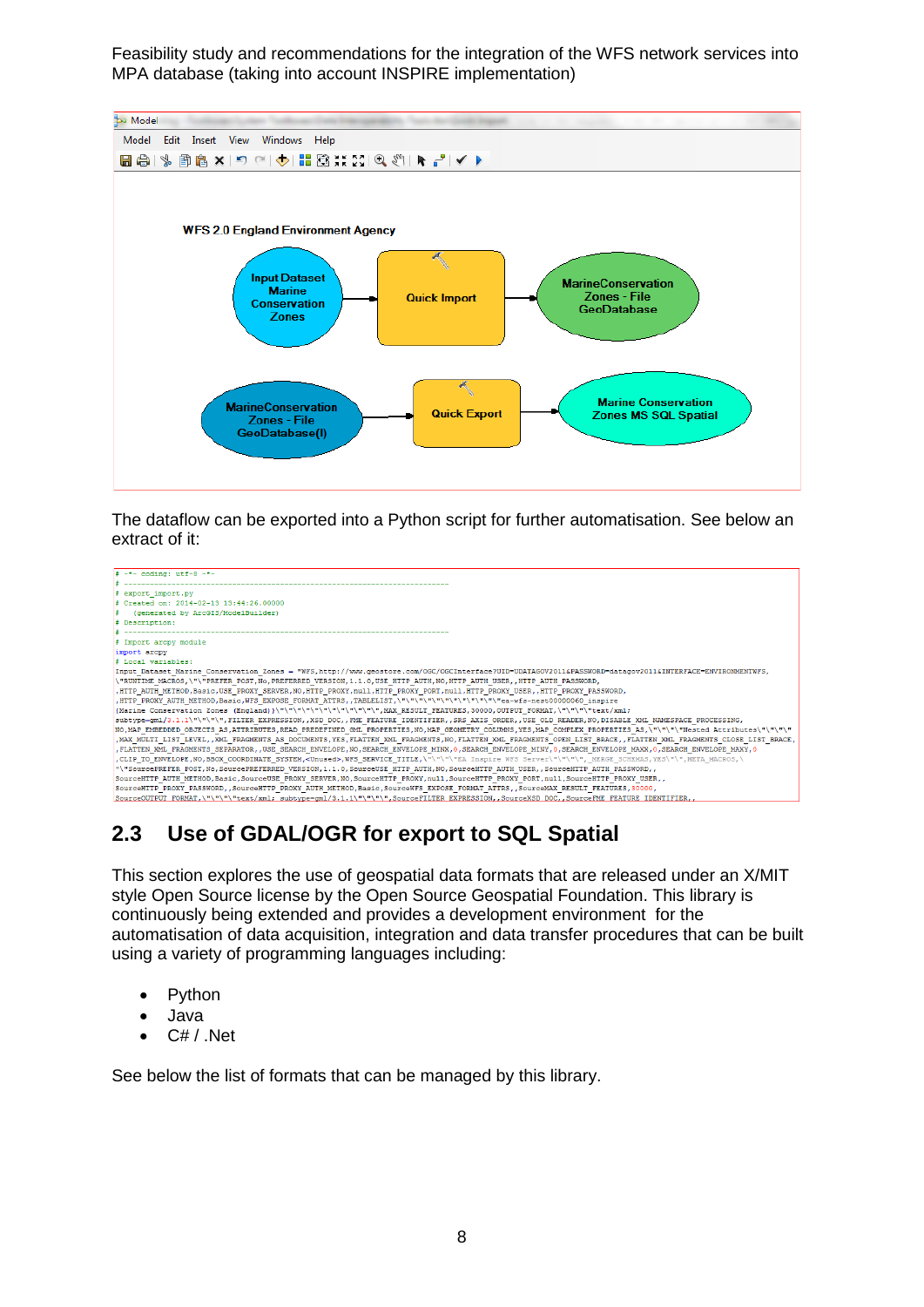| C:\Users\atelletxea\Desktop>ogr2ogr --formats                                                                                                                                                                                |
|------------------------------------------------------------------------------------------------------------------------------------------------------------------------------------------------------------------------------|
| Supported Formats:                                                                                                                                                                                                           |
| "FileGDB" (read/write)                                                                                                                                                                                                       |
| ⋽<br>"OCI" (read/write)                                                                                                                                                                                                      |
| Shapefile" (read/write)                                                                                                                                                                                                      |
|                                                                                                                                                                                                                              |
|                                                                                                                                                                                                                              |
|                                                                                                                                                                                                                              |
|                                                                                                                                                                                                                              |
|                                                                                                                                                                                                                              |
|                                                                                                                                                                                                                              |
|                                                                                                                                                                                                                              |
|                                                                                                                                                                                                                              |
|                                                                                                                                                                                                                              |
|                                                                                                                                                                                                                              |
|                                                                                                                                                                                                                              |
|                                                                                                                                                                                                                              |
|                                                                                                                                                                                                                              |
|                                                                                                                                                                                                                              |
|                                                                                                                                                                                                                              |
|                                                                                                                                                                                                                              |
|                                                                                                                                                                                                                              |
|                                                                                                                                                                                                                              |
|                                                                                                                                                                                                                              |
|                                                                                                                                                                                                                              |
|                                                                                                                                                                                                                              |
|                                                                                                                                                                                                                              |
|                                                                                                                                                                                                                              |
|                                                                                                                                                                                                                              |
|                                                                                                                                                                                                                              |
|                                                                                                                                                                                                                              |
|                                                                                                                                                                                                                              |
|                                                                                                                                                                                                                              |
|                                                                                                                                                                                                                              |
|                                                                                                                                                                                                                              |
|                                                                                                                                                                                                                              |
|                                                                                                                                                                                                                              |
|                                                                                                                                                                                                                              |
|                                                                                                                                                                                                                              |
|                                                                                                                                                                                                                              |
|                                                                                                                                                                                                                              |
|                                                                                                                                                                                                                              |
|                                                                                                                                                                                                                              |
|                                                                                                                                                                                                                              |
|                                                                                                                                                                                                                              |
|                                                                                                                                                                                                                              |
|                                                                                                                                                                                                                              |
|                                                                                                                                                                                                                              |
|                                                                                                                                                                                                                              |
|                                                                                                                                                                                                                              |
|                                                                                                                                                                                                                              |
|                                                                                                                                                                                                                              |
|                                                                                                                                                                                                                              |
|                                                                                                                                                                                                                              |
|                                                                                                                                                                                                                              |
|                                                                                                                                                                                                                              |
|                                                                                                                                                                                                                              |
|                                                                                                                                                                                                                              |
| : Users Natilitives New York (weal with the second of the constant of the Cale of the Cale of the Cale of the Cale of the Cale of the Cale of the Cale of the Cale of the Cale of the Cale of the Cale of the Cale of the Ca |



The use of scripts using this library allows the user to transform data from WFS into MSSQLSpatial. A sample of transformation using this library is: ogr2ogr -overwrite -f MSSQLSpatial

"MSSQL:server=oiz;database=EJN\_TEST;UID=sa;PWD=hellfire" MarineConservationZones WFS:

"http://www.geostore.com/OGC/OGCInterface?UID=UDATAGOV2011&PASSWORD=datag ov2011&INTERFACE=ENVIRONMENTWFS&VERSION=2.0.0" ea-wfsnest00000060\_inspire

## <span id="page-12-0"></span>**3 WFS compliancy with INSPIRE metadata specifications**

We have looked at the metadata for Marine Conservation Zones. The INSPIRE metadata can be requested through a web service call under OGL (Open

Government License) licensing. See below an extract of the INSPIRE metadata XML provided for Marine Conservation Zones.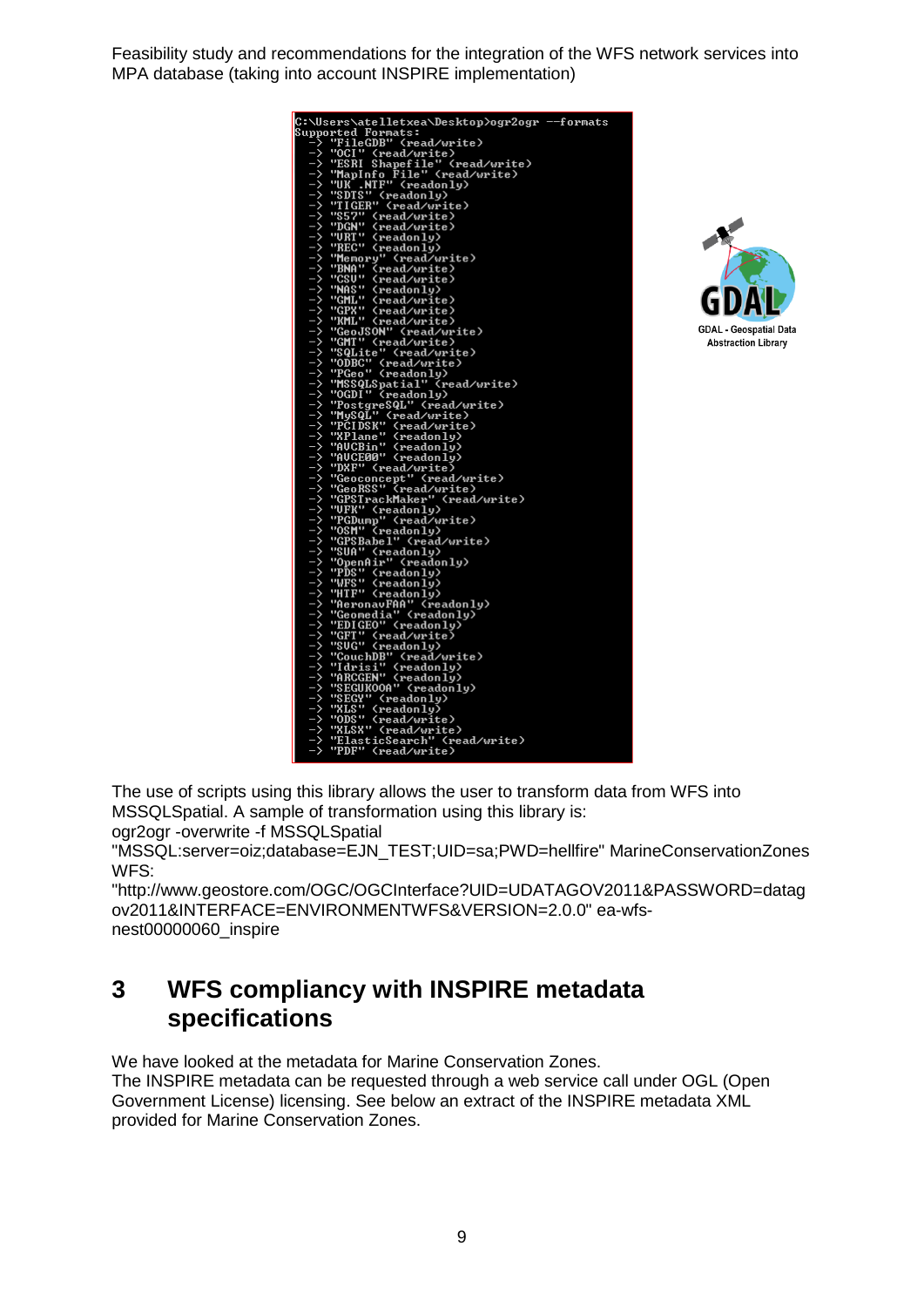| $-0$<br>W:UNCC_tests\WFS\England Marine Zones\eymczshp\Marine Conservation Zones (England).xml - Notepad++<br>ΣŜ                                                                                                                                           |
|------------------------------------------------------------------------------------------------------------------------------------------------------------------------------------------------------------------------------------------------------------|
| File Edit Search View Encoding Language Settings Macro Run Plugins Window ?                                                                                                                                                                                |
| 8856808146070688488585150000888                                                                                                                                                                                                                            |
| Marine Conservation Zones (England) xml                                                                                                                                                                                                                    |
| xml version="1.0" encoding="UTF-8"?                                                                                                                                                                                                                        |
| [ <gmd:md <="" http:="" metadata="" td="" www.isotc211.org="" xmlns:gmd="http://www.isotc211.org/2005/gmd" xmlns:gsr="http://www.isotc211.org/2005/gsr" xmlns:gss="http://www.isotc211.org/2005/gsr=" xmlns:xlink="http://www.w3.org/1999/xlink"></gmd:md> |
| <gmd:fileidentifier xmlns:gml="http://www.opengis.net/gml" xmlns:srv="http://www.isotc211.org/2005/srv"></gmd:fileidentifier>                                                                                                                              |
| <gco:characterstring>8c7a5e42-ff6a-4199-9b7d-934307f0a5ad</gco:characterstring>                                                                                                                                                                            |
|                                                                                                                                                                                                                                                            |
| <gmd:language></gmd:language>                                                                                                                                                                                                                              |
| <gmd:languagecode codelist="http://www.loc.gov/standards/iso639-2/php/code list.php" codelistvalue="eng">eng</gmd:languagecode>                                                                                                                            |
| <br>$\mathbf{R}$                                                                                                                                                                                                                                           |
| <gmd:hierarchylevel><br/><math>\mathbf{Q}</math></gmd:hierarchylevel>                                                                                                                                                                                      |
| 10 <sup>°</sup><br><gmd:md codelist="http://standards.iso.org/ittf/PubliclyAvailableStandards/ISO 19139 Schemas/resources/Codelist/gmxCodelists.xml#MD ScopeCode" codelistvalu<="" scopecode="" td=""></gmd:md>                                            |
| <br>$11$                                                                                                                                                                                                                                                   |
| 12 <sup>°</sup><br><gmd:contact></gmd:contact>                                                                                                                                                                                                             |
| 61<br><gmd:datestamp></gmd:datestamp>                                                                                                                                                                                                                      |
| <gmd:referencesvsteminfo><br/>64</gmd:referencesvsteminfo>                                                                                                                                                                                                 |
| 81<br><gmd:identificationinfo></gmd:identificationinfo>                                                                                                                                                                                                    |
| 293<br><gmd:distributioninfo></gmd:distributioninfo>                                                                                                                                                                                                       |
| 394<br><gmd:dataqualityinfo><br/><math>+</math></gmd:dataqualityinfo>                                                                                                                                                                                      |
| 443<br>                                                                                                                                                                                                                                                    |
|                                                                                                                                                                                                                                                            |
|                                                                                                                                                                                                                                                            |
|                                                                                                                                                                                                                                                            |

The metadata catalogue service for Natural England INSPIRE metadata is accessible through the web site at: http://data.gov.uk/data/search

See below a screen grab of the website:

| h data.gov.uk/dataset/natural-england-inspire-compliant-metadata-dec2010<br>c<br>$\boldsymbol{\kappa}$ |                                                                                                                                                                                                                                                                                                                                                                                                                                                                                                                                                         |  |
|--------------------------------------------------------------------------------------------------------|---------------------------------------------------------------------------------------------------------------------------------------------------------------------------------------------------------------------------------------------------------------------------------------------------------------------------------------------------------------------------------------------------------------------------------------------------------------------------------------------------------------------------------------------------------|--|
|                                                                                                        | Aplicaciones [ Taskman   O Inbox - Outlook We., [ Traductor de Google   Calendario (Cloud    C) Projects Forum ( C) Blookvessity Informa   Natura Demo Viewer   C) BD ref portal   O Consultoria y servicia. »     Obros                                                                                                                                                                                                                                                                                                                                |  |
| DATA.GOV.UK"<br>o∴ol<br><b>Opening up Government</b>                                                   | <b>Data</b><br>Search for data<br>Home<br>Apps<br>Interact                                                                                                                                                                                                                                                                                                                                                                                                                                                                                              |  |
| <b>Map Search</b><br><b>Data Requests</b><br><b>Datasets</b>                                           | <b>Public Roles &amp; Salaries</b><br>Publishers<br>OpenSpending<br><b>Spend Reports</b><br><b>Site Analytics</b>                                                                                                                                                                                                                                                                                                                                                                                                                                       |  |
| # / Datasets / Natural England INSPIRE compliant metadata                                              |                                                                                                                                                                                                                                                                                                                                                                                                                                                                                                                                                         |  |
| Natural England INSPIRE compliant metadata                                                             | $\vee$ $\leftrightarrow$                                                                                                                                                                                                                                                                                                                                                                                                                                                                                                                                |  |
| Published by Natural England. Licensed under CCL Open Government Licence.<br>Openness rating ★★★☆☆     | Do More With This Data                                                                                                                                                                                                                                                                                                                                                                                                                                                                                                                                  |  |
| Provider: Department for Environment, Food and Rural Affairs                                           | · Share your app »<br>· Request new data »                                                                                                                                                                                                                                                                                                                                                                                                                                                                                                              |  |
| Protection Areas (England)<br>DATA RESOURCES (1)                                                       | The information on this page (the dataset metadata) is also<br>Metadata records for te following datasets: Areas of Outstanding Natural Beauty (England): Biosphere<br>available in JSON format.<br>Pavement Orders (England); Local Nature Reserves (England); Marine Conservation Zones (England); Na<br>· API: /api/2/rest/package/natural-england-inspire-<br>National Parks (England); Ramsar (England); Sites of Special Scientific Interest (England); Special Areas i<br>compliant-metadata-dec2010<br>. Read more about this site's CKAN API » |  |
|                                                                                                        |                                                                                                                                                                                                                                                                                                                                                                                                                                                                                                                                                         |  |
| ₽<br>[File] bfea5144-4c1a-4b2d-9ccf-<br>61bccc22b7bc<br><b>XML</b>                                     | $\checkmark$                                                                                                                                                                                                                                                                                                                                                                                                                                                                                                                                            |  |
| ADDITIONAL INFORMATION                                                                                 |                                                                                                                                                                                                                                                                                                                                                                                                                                                                                                                                                         |  |
| Added to data gov.uk                                                                                   | 03/12/2010                                                                                                                                                                                                                                                                                                                                                                                                                                                                                                                                              |  |
| Modified on data gov.uk                                                                                | 22/12/2010                                                                                                                                                                                                                                                                                                                                                                                                                                                                                                                                              |  |
| Theme                                                                                                  | Environment                                                                                                                                                                                                                                                                                                                                                                                                                                                                                                                                             |  |
| Update frequency                                                                                       | monthly                                                                                                                                                                                                                                                                                                                                                                                                                                                                                                                                                 |  |

The metadata XML files can be downloaded under request of a web service, see below the URL request to obtain Natural England INSPIRE metadata: <http://data.gov.uk/api/2/rest/package/natural-england-inspire-compliant-metadata-dec2010>

See below a capture of the files that can be downloaded: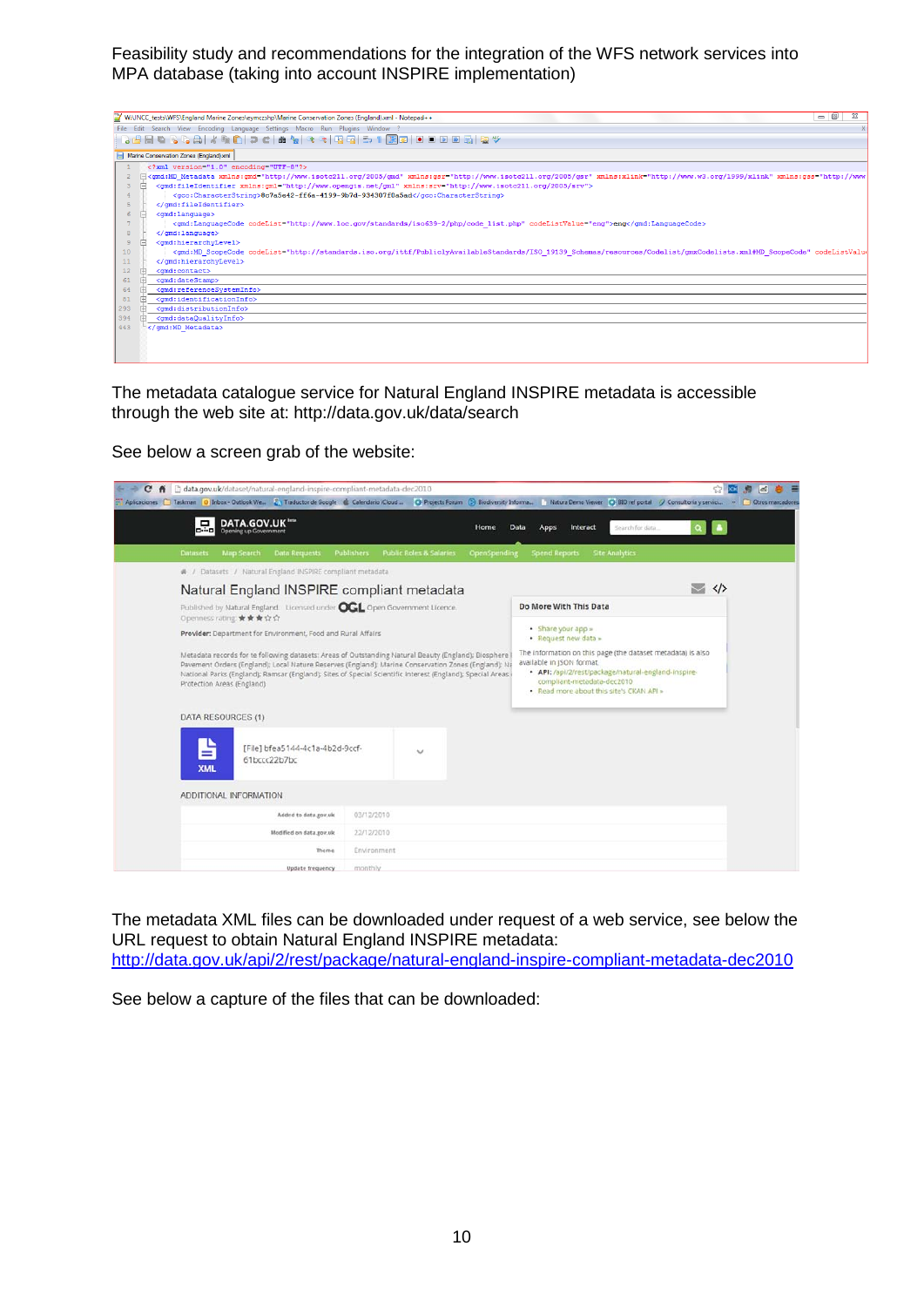| NE_INSPIREmetadata9Dec2010_tcm6-24077.zip - WinRAR (copia de evaluación)                                        |           |                       |               |           |                    |                     |                              |                  | 回<br>$\equiv$ | $\Sigma$ |
|-----------------------------------------------------------------------------------------------------------------|-----------|-----------------------|---------------|-----------|--------------------|---------------------|------------------------------|------------------|---------------|----------|
| Ordenes Herramientas<br>Archivo                                                                                 | Favoritos | <b>Opciones</b>       | Avuda         |           |                    |                     |                              |                  |               |          |
| Añadir<br>Extraer en<br>Comprobar                                                                               | Ver       | $\bullet$<br>Eliminar | <b>Buscar</b> | Asistente | [ĭ]<br>Información | <b>Buscar virus</b> | Comentario<br>auto extraíble |                  |               |          |
| m<br>INE_INSPIREmetadata9Dec2010_tcm6-24077.zip - archivo ZIP, tamaño descomprimido 225.463 bytes               |           |                       |               |           |                    |                     |                              |                  |               |          |
| Nombre                                                                                                          |           |                       |               |           |                    | Tamaño Comprimido   | Tipo                         | Modificado       | CRC32         |          |
| ×,                                                                                                              |           |                       |               |           |                    |                     | Carpeta de archivos          |                  |               |          |
| Special Protection Areas (England).xml                                                                          |           |                       |               |           | 20.308             | 3.923               | <b>Documento XML</b>         | 09/12/2010 17:37 | 18C1F35F      |          |
| Special Areas of Conservation (England).xml<br>20.408<br>09/12/2010 17:36<br>2F21196B<br>3.964<br>Documento XML |           |                       |               |           |                    |                     |                              |                  |               |          |
| Sites of Special Scientific Interest (England).xml                                                              |           |                       |               |           | 20.551             | 3.983               | Documento XMI                | 09/12/2010 17:36 | 9D91A5D0      |          |
| Ramsar (England).xml                                                                                            |           |                       |               |           | 20.489             | 3.926               | Documento XML                | 09/12/2010 17:35 | 71541E6C      |          |
| National Parks (England).xml                                                                                    |           |                       |               |           | 20.440             | 3.968               | Documento XML                | 09/12/2010 17:35 | FR2035B4      |          |
| National Nature Reserves (England).xml                                                                          |           |                       |               |           | 20.359             | 3.895               | <b>Documento XML</b>         | 09/12/2010 17:35 | F444636B      |          |
| Marine Conservation Zones (England).xml                                                                         |           |                       |               |           | 20.351             | 3.923               | Documento XML                | 09/12/2010 17:34 | 2447BE11      |          |
| Local Nature Reserves (England).xml                                                                             |           |                       |               |           | 21.008             | 4.242               | Documento XML                | 09/12/2010 17:34 | E4F15105      |          |
| Limestone Pavement Orders (England).xml                                                                         |           |                       |               |           | 20.731             | 4.126               | <b>Documento XML</b>         | 09/12/2010 17:32 | DE8064B0      |          |
| Biosphere Reserves (England).xml                                                                                |           |                       |               |           | 20.447             | 3.981               | Documento XML                | 09/12/2010 17:32 | BCAE7D83      |          |
| Areas of Outstanding Natural Beauty (England).xml                                                               |           |                       |               |           | 20.371             | 3.919               | Documento XML                | 09/12/2010 17:31 | 4B7AF677      |          |
|                                                                                                                 |           |                       |               |           |                    |                     |                              |                  |               |          |
|                                                                                                                 |           |                       |               |           |                    |                     |                              |                  |               |          |
|                                                                                                                 |           |                       |               |           |                    |                     |                              |                  |               |          |

The metadata is not fully compatible with the INSPIRE profile defined for Protected Areas (The INSPIRE Guidelines on Data Specification on Protected Sites is available at: [http://inspire.jrc.ec.europa.eu/documents/Data\\_Specifications/INSPIRE\\_DataSpecification\\_P](http://inspire.jrc.ec.europa.eu/documents/Data_Specifications/INSPIRE_DataSpecification_PS_v3.0.pdf) [S\\_v3.0.pdf\)](http://inspire.jrc.ec.europa.eu/documents/Data_Specifications/INSPIRE_DataSpecification_PS_v3.0.pdf)

For example the XML for the MD\_Keywords attribute is:

*<gmd:descriptiveKeywords> <gmd:MD\_Keywords> <gmd:keyword> <gco:CharacterString>Protected sites</gco:CharacterString> </gmd:keyword>*

The Marine Conservation Zones XML metadata has been validated against the JRC INSPIRE validator (see: [http://inspire-geoportal.ec.europa.eu/validator2/\)](http://inspire-geoportal.ec.europa.eu/validator2/) and it has given just one inconformity. See below the response given by the JRC validator v2:

#### *Inspire Validation Issues*

*The metadata element "Conformity" is missing, empty or incomplete but it is required (see documentation)*

#### *Relevant documentation:*

*Commission Regulation (EC) No 1205/2008 of 3 December 2008 implementing Directive 2007/2/EC of the European Parliament and of the Council as regards metadata*

There are some attributes specific to Protected Sites that are not included as the:

- Attribute: siteDesignation
	- o Value type: DesignationType
	- o Definition: The designation (type) of Protected Site.
	- o Description: At least one designation is required, but designations may be available using a number of different designation schemes, all of which can be accommodated in the DesignationSchemeValue codelist.
	- o Multiplicity: 1..\*

A very important aspect to be mentioned is that the metadata has not been encountered together with the WFS. In principle the metadata should be delivered in the same resource as WFS.